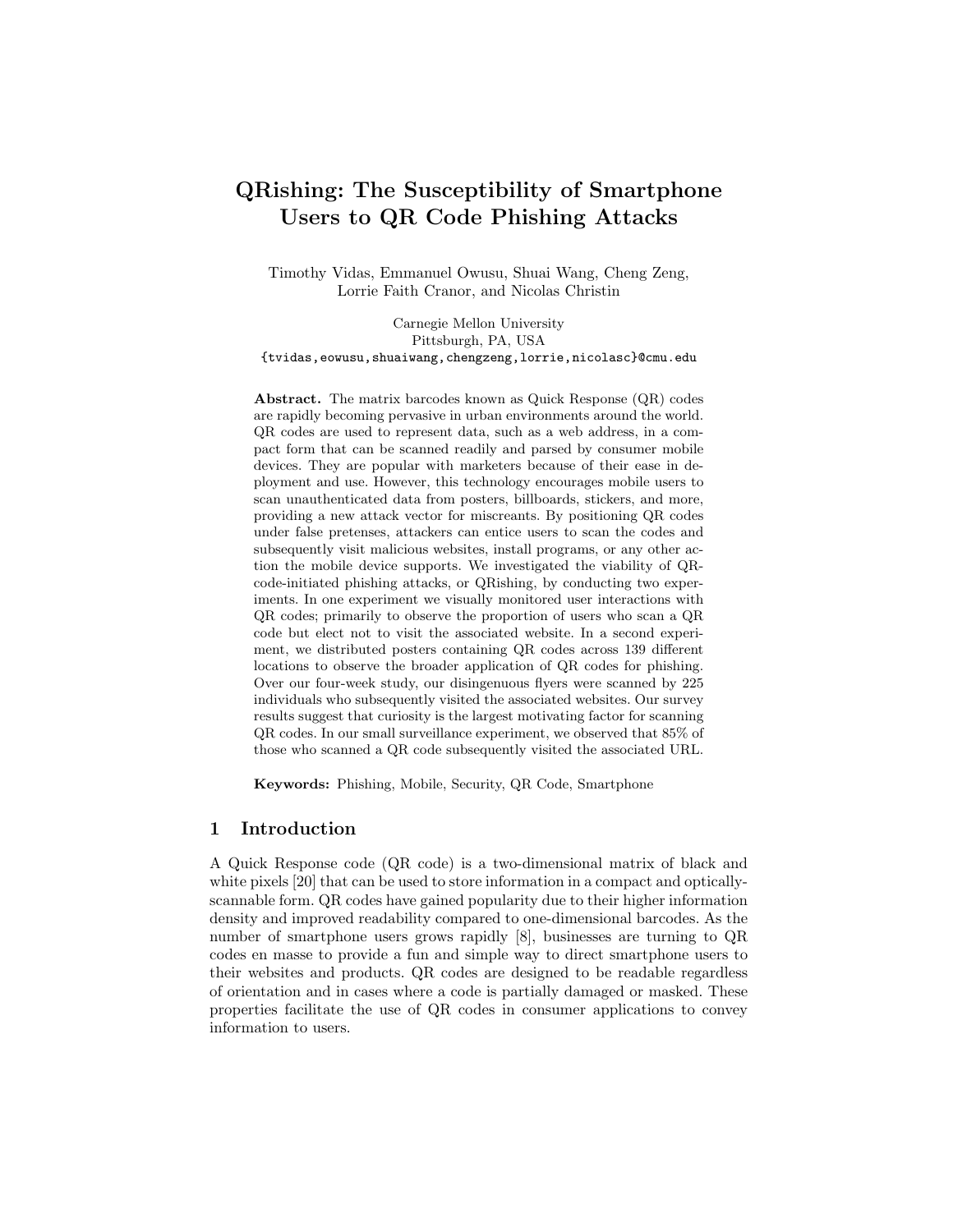



QR codes are typically "scanned" by photographing the QR code using a mobile device, such as a smartphone. The image is then interpreted by a QR code reader that users may install as an application on their mobile device. The reader decodes the message and performs an operation based on the message. For example, if the encoded data contains a link to a mobile application download, the reader may launch a marketplace application such as Google Play or Apple App Store. The content represented by a QR code is often a hyperlink, and the associated action is to launch the device's web browser and visit the website specified by the code.

QR codes can be found on store-front windows, magazines, newspapers, websites, posters, mass mailings, and billboards. Businesses display QR codes on advertisements to direct people to their websites. One study found over 14 million U.S. mobile users scanning QR codes during June 2011 [26].

The ease with which one can create and distribute QR codes has not only attracted businesses, but also scammers seeking to direct people to phishing websites. Phishing is a semantic attack that cons individuals, under the guise of a legitimate organization or individual, into visiting a malicious website or providing sensitive information [21]. With the increased usage of QR codes, QR code phishing, or QRishing (phonetically: "krihsh-ing"), presents a threat to this new, convenient technology. Concerns for the safety of QR codes are increasing [11, 24, 26, 28]. An attacker might place a sticker of a QR code containing malicious content over a legitimate QR code or create an entirely new QR code advertisement masquerading as a legitimate entity.

Some QR code reader applications may perform actions without first presenting the human-readable QR code content to the user. For example, an application may automatically open a hyperlink in the device's web browser without permitting the user to first verify the hyperlink. In this case, it is easier for attackers to deceive users into divulging private information or, even worse, installing malicious software on their phones. On the other hand, if the barcode application displays the URL to the user, an astute user may notice a suspicious-looking URL. However, use of "URL shorteners" can make it more difficult for users to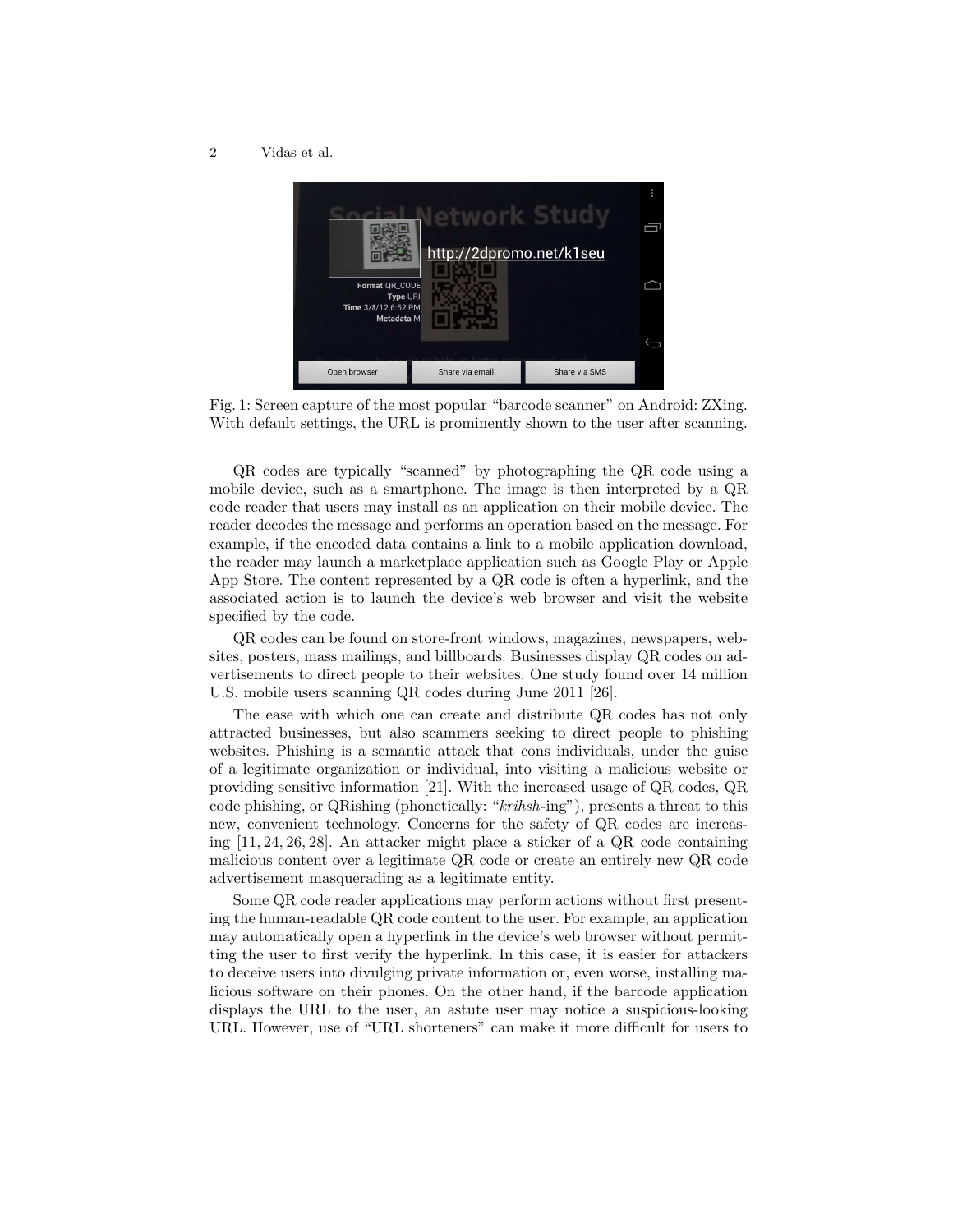evaluate a URL. Figure 1 depicts an application displaying the URL to the user and awaiting further action by the user.

To frame the scope of the problem, we tested the most popular reader applications from the Android and Apple marketplaces in January 2012. We downloaded and tested the top ten free applications for "barcode scanner" from Google Play and the Apple App Store. Thirty percent of these top ten free scanning applications in the Google Play Market and 50% in the Apple App Store immediately visit a scanned URL in the default configuration. Tables showing the particular applications and results can be found in the appendix.

The purpose of this study is to measure the threat QR codes pose as a phishing attack vector and to identify ways to improve the safety of QR code interaction. We are interested in the behaviors of smartphone users when they see QR codes posted in public places, including whether or not they look for context around the QR code, scan the QR code, and visit the website from the QR code.

We further motivate the problem with related work in Section 2. The user study consisted of two experiments: (1) A QRishing experiment and (2) a baseline surveillance study of user interaction with QR codes, which we describe in Section 3 and Section 4, respectively. Security implications of the study are presented in Section 5 and conclusions in Section 6.

## 2 Related Work

Phishing is a type of semantic attack where the malicious party attempts to gain sensitive information (e.g., account credentials or credit card numbers) by baiting victims with communications and content that appears to be from a legitimate party (e.g., a counterfeit password change website). Existing research has repeatedly shown that typical computer users have difficulty distinguishing between legitimate content and phishing content [14–16, 32]. QRishing is an extension of phishing that utilizes QR codes.

Downs et al. interviewed 20 non-expert computer users about their decisionmaking process when they encountered suspicious looking emails [16]. Their study suggests that simply being aware of Phishing-style scams is insufficient. Furthermore, their findings suggest that providing message-specific contextual cues (e.g., "this website is requesting a password") may be more effective than sender-specific cues, as scammers exploit the fact that many victims have a real account with the entity that is being faked.

The economic viability of *typosquatting* demonstrates the usefulness of misspelled and misleading domain names [22]. The only technological controls currently available to counter QRishing rely on the user to identify questionable URLs or involve cues from external tools, such as domain blacklisting services. Such cues have previously been shown to be misunderstood by users [17] who may not even understand the difference between positive and negative cues [14].

Dhamija et al. found that nearly a quarter of their 22 participants did not use browser-based cues (e.g., the address bar and status bar) leading to incorrect identification of fraudulent websites [15]. We find similar results, in the case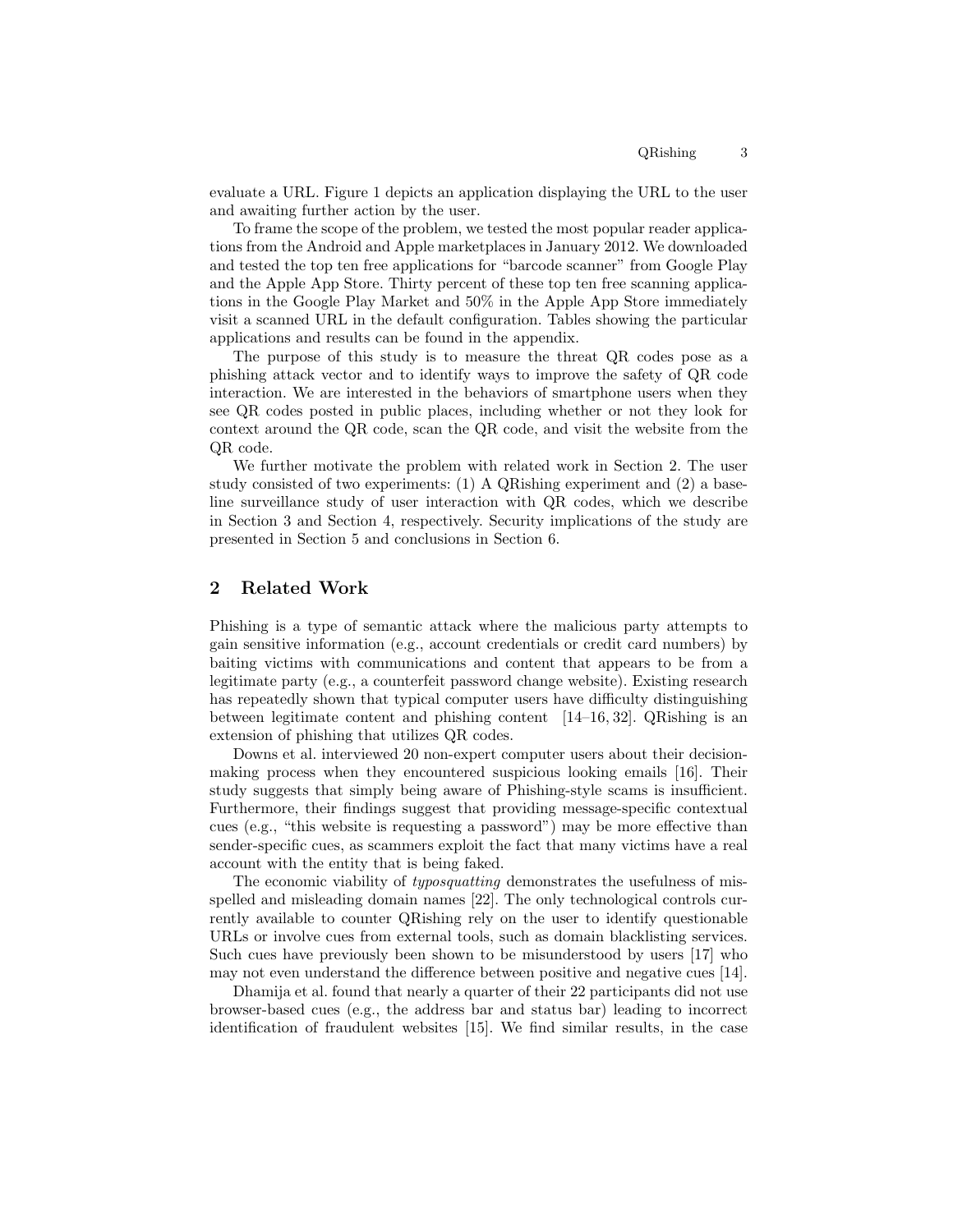where QR codes are used as a medium for phishing – specifically, 36% of our phishing participants indicated that they did not or could not recall checking the link.

The ease with which one can access web content via QR codes may induce more users to ignore browser-based cues as compared to entering or following a link. A typical QR code use case involves a scan and a click. Perceptive and security-conscious users may pause to examine the hyperlink but, in general, there is very little explicit interaction with the encoded data. The use of shortened URLs and the limited screen space of smartphones further obscures browser-based cues.

Similar to other phishing work, non-technical controls, such as increasing user education [27], may produce similar effects when applied to QRishing. A combination of automated detection systems along with user education may prove to be the best approach [21].

The security and usability research communities have explored various proposals for combating phishing attacks. Zhang et al. leveraged message-specific contextual cues for automated phishing detection in their implementation of CANTINA [32]. Dhamija et al. presented a defense against phishing attacks that made use of trusted paths to prevent window spoofing and independently computed images that allowed users to authenticate the remote party by visually verifying that the expected image was received [14].

Phishing and the effects of malware are perhaps more threatening on mobile devices than on traditional computers. The management model, long patching cycle, limited screen space, and myriad of input types and sensors found on mobile devices make mobile oriented malware particularly distressing [19, 30].

Concurrent to our research, an Internet vigilante claimed to have conducted a QRishing attack by changing his Twitter icon to a QR code. This QR code represented a shortened URL that ultimately led victims to a webpage that reportedly hosted a WebKit browser exploit and secondary exploits for iOS and Android devices. This five-day attack is claimed to have garnered 1200 victims of which 500 successfully executed the secondary OS-specific payload [31].

In addition to the claimed QRishing attack via Twitter, industry researcher Eric Mikulas has recently presented work on QR code phishing attacks [29]. Following our study, Mikulas conducted a similar attack predominately using small stickers to place QR codes around Pittsburgh, PA. Similar to our study, these QR codes lead smartphone users to an informative website about QR code risks. After posting 80 stickers and receiving fewer website visits than expected, Mikulas said he plans to "attach them to fliers offering a false incentive or even place his stickers on top of existing advertisements and QR codes."

# 3 QRishing Experiment

The ease with which one can create and distribute QR codes may make them attractive to scammers seeking to direct people to phishing websites. The purpose of this study is to understand how users interact with QR codes in public spaces and to assess the susceptibility of smartphone users to QRishing attacks. In this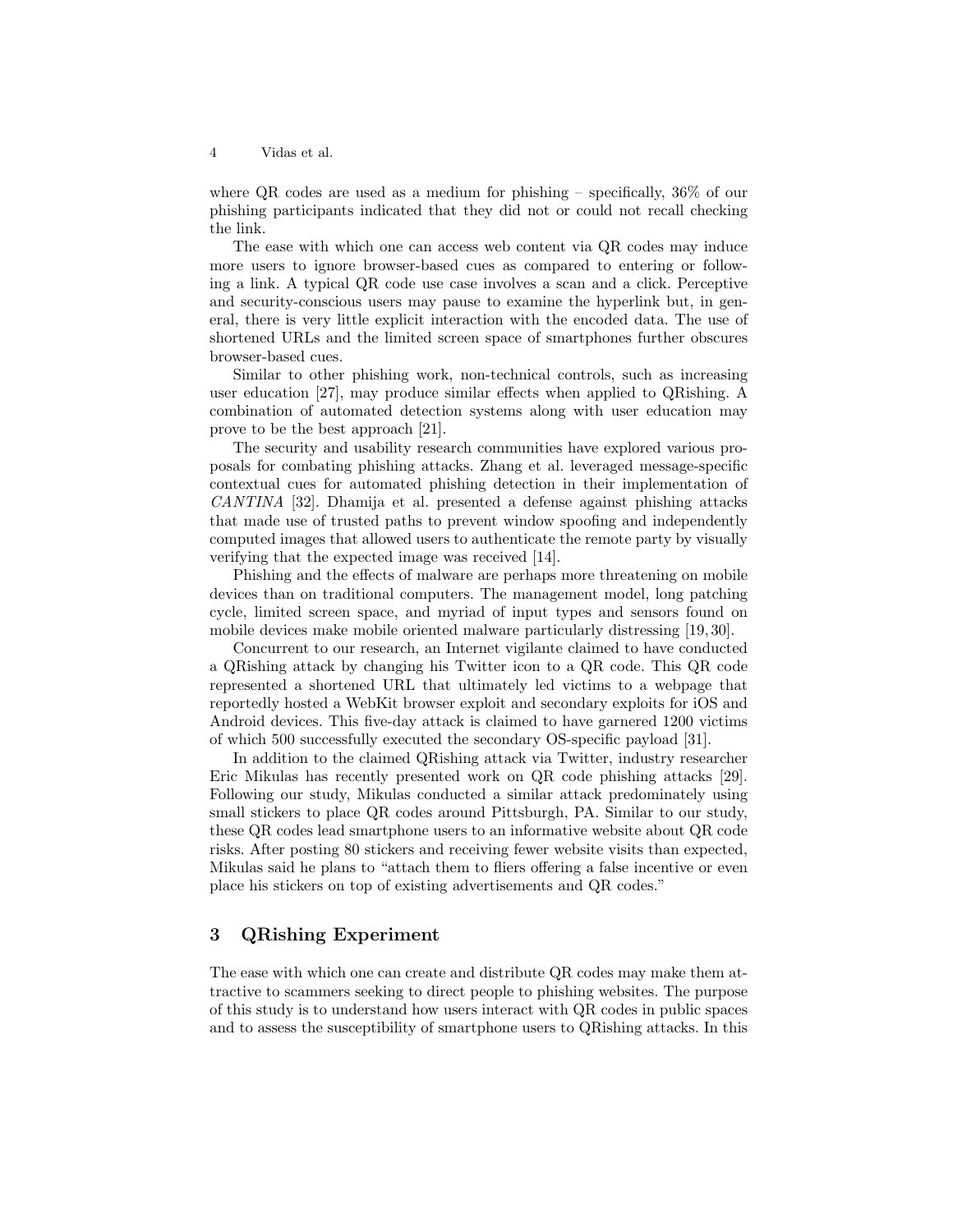

Fig. 2: An example flyer for each of the four conditions deployed in the QRishing experiment. (a) shows  $q\textit{roode\_only}$  –flyers with a QR code. (b) shows  $q\textit{roode\_in}$ structions –flyers with a QR code and usage instructions. (c) shows  $\textit{qreade\_SNS}$  – flyers advertising a mock SNS study with QR code. (d) shows  $ripoff\_SNS$  –flyers advertising a mock SNS study with rip-off tabs.

experiment, we posted flyers around the city of Pittsburgh, PA. Each passerby who scanned one of the flyers was directed to a a brief online survey.

#### 3.1 Methodology

We posted flyers with QR codes both on the Carnegie Mellon University campus and in public locations around Pittsburgh (e.g., at bus stops, public bulletin boards at restaurants, coffee shops, etc). All flyers were posted in public locations where flyers are routinely placed. Each QR code on a poster represented a unique URL to our webserver, allowing us to unambiguously know in which location the participant observed our flyer. We used random, unique URLs similar to popular "URL shortening" services for each flyer. Such URLs are commonly used in QR code advertising. Further, the use of random URLs minimizes the risk that after scanning one flyer, curious participants could easily determine and visit URLs associated with other flyers. In the last week of January and first week of February 2012, we posted flyers at 139 different locations: 104 campus locations, 35 off-campus locations. Each flyer was checked weekly and, if needed, replaced. This experiment had four conditions (pictured in Figure 2):

- $q \text{rode\_only.}$  A flyer with only a QR code.
- $-$  qrcode instructions. In addition to the QR code graphic, includes instructions on how to use a QR code.
- $-$  **qrcode SNS.** Innocuous flyer utilizing a QR code (a "social networking" user study advertisement).
- $-$  ripoff SNS. A user study flyer similar to 3, but with traditional rip-off tabs instead of a QR code.

All conditions were randomly distributed across the locations and ran simultaneously for four weeks. When a person scanned the QR codes (or visited the URL on the rip-off tab), they were taken to our website where they were informed about the experiment and prompted to participate in an optional survey.

Conditions *groode\_only* and *groode\_instructions* did not have any advertised function, thus any participant in these conditions is likely to have scanned the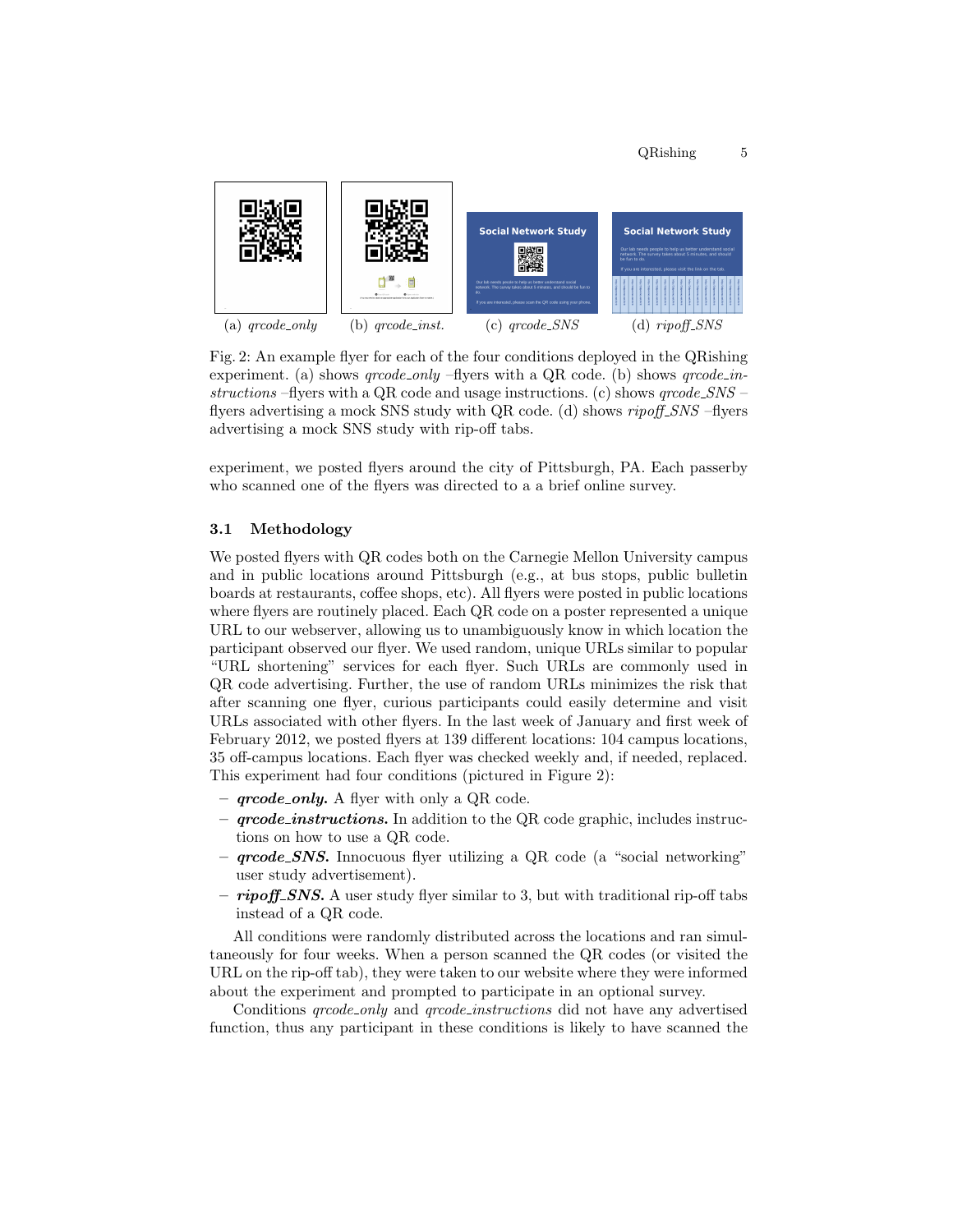

Fig. 3: Survey responses. Most participants scanned QR codes out of curiosity, agree than QR codes are useful, read the URL prior to visiting the website, and know the term "QR code."

 $QR \text{ code out of curiosity, compulsion, fun, etc. Conditions } *qrode-only, qrode_in*$ structions and qrcode SNS all involve the use of QR codes and thus provided insight into the frequency with which QR codes on flyers are scanned. Without a QR code, *ripoff\_SNS* served as a performance baseline to compare with the other three conditions.

Regardless of condition, upon visiting the URL, participants were notified of the study via webpage and given the choice to follow a link to take an optional survey. We also recorded the access time, IP address, and user-agent from the server web log. Upon completion of the survey (or electing not to participate in the survey) the participant was automatically taken to a debrief webpage for the experiment. Participants who reported being under 18 years old were informed that their data would not be used in research and we discarded associated data.

#### 3.2 Results

Of the 139 posted flyers,  $85$  ( $61\%$ ) were utilized by participants to visit the study website at least once, totaling 225 hits across all conditions. Examination of source address, access time and poster location (URL) indicated that only once did the same device scan a QR code twice. One hundred twenty-two participants (54%) completed the optional survey. Seventeen participants started, but did not complete the survey, and five participants self-reported to be under 18, and were removed from the study.

In the survey, participants were asked "Do you know what a QR code is?" The majority (83%) of survey takers responded "Yes," indicating some familiarity with the technology. Even  $51\%$  of participants in *ripoff\_SNS*, which did not use a QR code, answered "Yes," further indicating that participants were aware of the technology. We posit that although some smartphone users may not know the term "QR code," the majority of users know the function of a QR code when presented with one.

We also asked participants about the primary reason they chose to scan the QR code (including an option for "I did not scan a QR code"). We observed far more participants scanning the QR code out curiosity than for related information. Figure 3 shows the distribution of survey responses from participants. More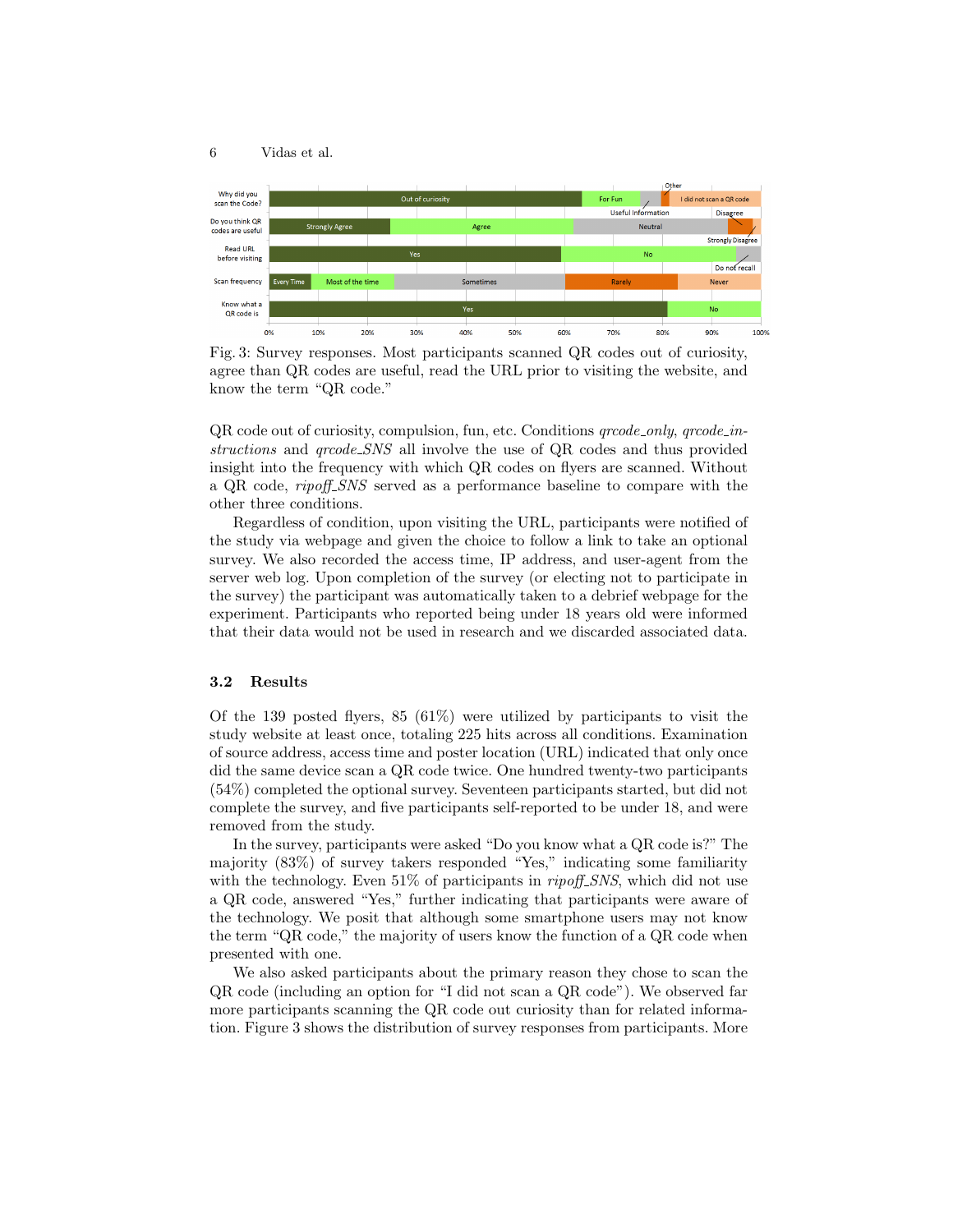



Fig. 4: Mobile vs desktop users by condition.

Fig. 5: Visited URLs and Survey Completion by condition

than 75% of the survey respondents scanned the flyer out of curiosity  $(64%)$  or for fun (14%). Less than 4% claim to have scanned the QR code because the related information seemed useful. Twenty percent of the respondents indicate that they did not scan a QR code, and all of these participants were in *ripoff\_SNS*. As expected, participants not using a mobile device were also predominately in the condition without a QR code, *ripoff\_SNS*, though not exclusively (Figure 4).

Among the four conditions, *groode\_only* had the most participants while *rip*off\_SNS had the least number of participants. Figure 5 shows the distribution of participants who both visited the URL and completed the survey across the four conditions. While curiosity was reported to be the main reason for initially scanning a QR code, participants were significantly more likely  $(\chi^2 = 8.7344, df)$  $= 1, p = 0.003$  to complete the survey in conditions that explicitly advertised a study than those that had no advertised functionality.

Fifty-eight percent of respondents report reading the URL prior to visiting the link. While this behavior is likely safer than that of the 36% who did not read the URL, they still visited an obscure URL to an unrecognized domain (we registered the domain just prior to the study).

Across all four conditions we found that men were at least 2.5 times more likely to participate, especially in *groode\_only* where we observed more than 7.6 times as many male participants. While we are uncertain of exactly how many individuals passed our flyers, nor how many of them possessed mobile devices, we can approximate percentages based on demographic data for the respective areas. For the on-campus flyers we can compare to CMU's general population [25], and for off-campus flyers we can compare to Pittsburgh census [12] data for the area we posted flyers. Further, we can use market penetration data [4] [5] to approximate percentages of smartphone owners. The gender distribution oncampus is 63% male, 37% female [25], and off-campus in the Pittsburgh area is 52% male, 48% female [12]. Among U.S. smartphone users, the gender is distributed 47% male, 53% female [5]. The incumbent population suggests that approximately 50–60% of our participants should be male, yet we observed 75%.

The only condition that fell within the expected gender ratio was *groode in*structions. As shown in Figure 6, *qrcode\_instructions* has fewer male respondents and more "Prefer not to answer" than the other three conditions. There is no way to tell the gender of those who selected "Prefer not to answer." While the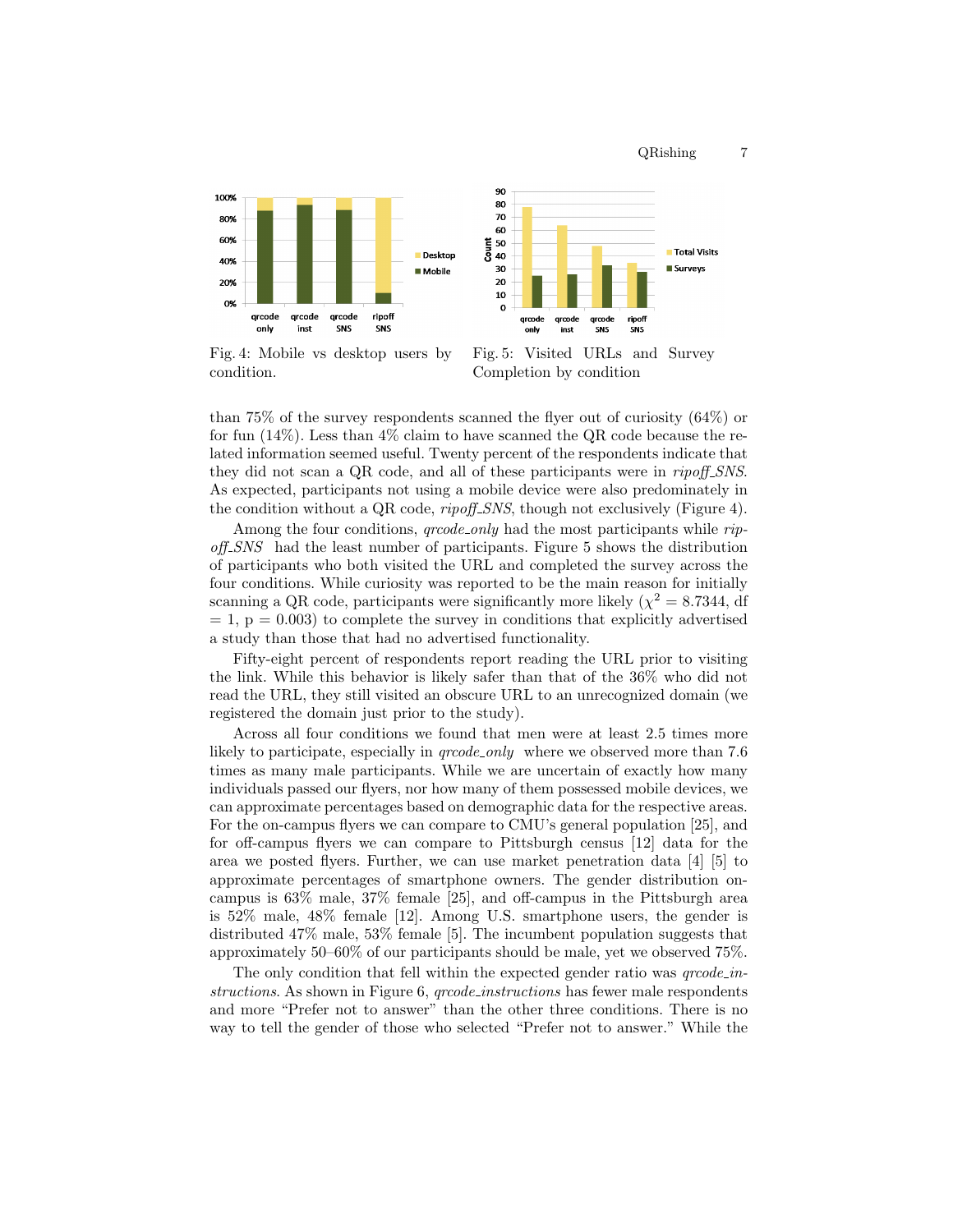

Fig. 6: Self-reported gender by condition. *grcode\_instructions* has fewer male and more "Prefer not to answer" participants than any other condition.



Fig. 7: Poster performance by location type. For each location type, green bars show the number of fliers posted, and yellow bars show accumulated clicks.

result is not statistically significant, it is clear that in our experiment  $q\text{rode}_i$ . structions had more respondents who wished not to reveal their gender.

Our two most observed age ranges (on and off campus) were 18–24 and 25– 34, together accounting for 78% of our participants. This closely aligns with the two age groups that have most adopted smartphones [4].

We found that flyers at bus stops far outperformed other locations. On average, flyers posted at bus stops solicited nearly seven URL visits per flyer. Figure 7 shows the distribution of off-campus flyers as grouped by bus stop, restaurant, coffee shop and other. Flyers posted at bus stops may receive more attention simply due to behavior at such a location. For example, those waiting for the bus to arrive are likely bored and are forced to wait idly at the location for a non-trivial duration.

We examined other metrics such as day-of-week, time-of-day, and user perception of QR code usefulness, all of which did not prove useful as a predictor of behavior. Additionally, we examined the networks from which devices were connecting, and the results were as expected in the U.S. Of the cellular network users 54% used Verizon Wireless, 31% AT&T, and 15% Sprint. The non-cellular users primarily (63%) used campus networks while the primary home Internet providers where Comcast (18%) and Verizon (6%).

#### 3.3 Limitations

Unlike the envisioned attack scenario, we are bound by ethical, legal, and Institutional Review Board limitations in the presentation and placement of QR codes. A would-be attacker may have little consideration for vandalism, covering existing QR codes with his own, or any number of other less scrupulous activities.

Like many on-campus studies, our observed population for on-campus flyers is biased to the local population of CMU. Similarly, our off-campus flyer locations were subject to the respective populations in Pittsburgh and may not be representative of other areas.

In *grcode\_SNS* and *ripoff\_SNS*, the "social networking user study," the flyers will have only attracted individuals interested in such a study. Other false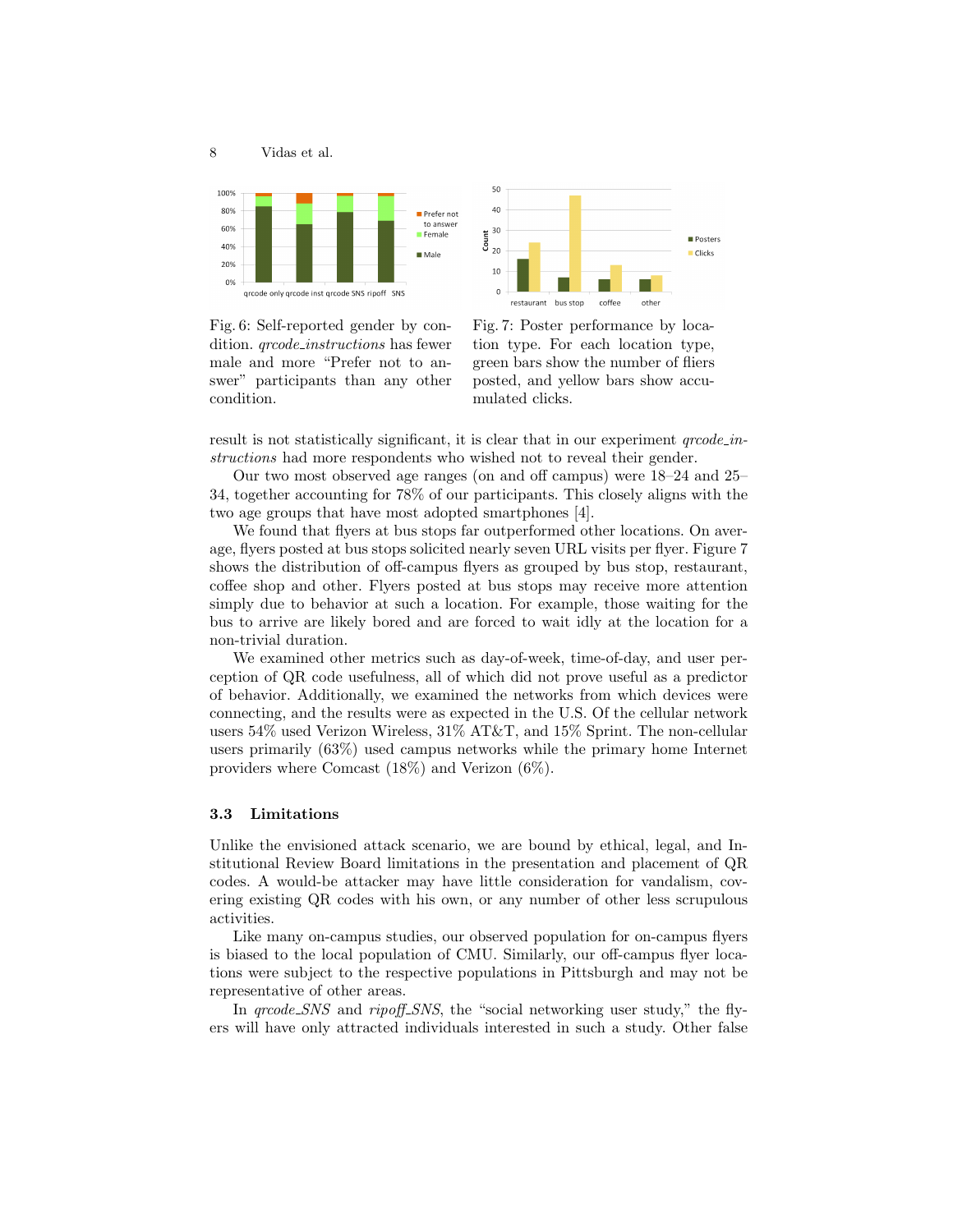pretenses could have been employed, such as a local band or work-from-home opportunities, but would have similarly limited the set of individuals attracted to the flyer.

In our experiments we used "shortened URLs," which have their own security implications [23]. It is possible that users may be more likely to follow a typical URL, but we felt that using a shortened URL exhibited more realistic conditions as shortened URLs are often used in QR code advertisements. The short property of shortened URLs also fits nicely with mobile devices as the limited screen space will cause many URLs to be truncated for display, resulting in the user only having the ability to observe part of the URL. Further, we wanted seemingly random URLs so that users could not easily predict the URL of a poster they had not physically encountered.

Particular to *ripoff\_SNS*, participants may have been less likely to correctly type or may have had less desire to participate in the study due to the URL format. The URLs used in all conditions were similar to those found in popular URL shortening services (e.g., http://bit.ly, http://goo.gl). Such a random pattern (e.g., skx0r132) may be perceived differently by participants than a link consisting of a domain name and a common webpage naming convention (e.g., study.php).

### 4 Surveillance Experiment

Since QR codes are abundant in urban areas, we wanted to observe how people interact with them in public spaces. Specifically, we wanted to identify how many participants would scan the QR code and also visit the associated website versus the number of participants who would scan the QR code but elect not to visit the website. This observation provides insight about the potential for QR codes as a phishing attack vector because examining the URL is a practical and effective defense against many phishing threats. The use of QR codes minimize the person's effort in obtaining a URL; the person does not have to manually transcribe the URL from the source material. Such reduced interaction may encourage the unsafe behavior of visiting a questionable website without seeing the URL, sacrificing security in favor of usability.

This section describes the methodology, experimental design, and analysis of the surveillance experiment. We refer to this experiment as *surveillance exp* in the subsequent text.

#### 4.1 Methodology

We posted a flyer containing a QR code on a bulletin board at Carnegie Mellon University and placed it under video surveillance. By comparing captured video footage of people scanning the QR code with server logs, we were able to identify the number of participants who scanned the code as well as the number of participants who actually visited the URL encoded in the QR code. If a corresponding entry did not exist on the server we assumed that the participant scanned the QR code, but chose not to visit the website. The experiment had two conditions: an incentive condition and a no-incentive condition.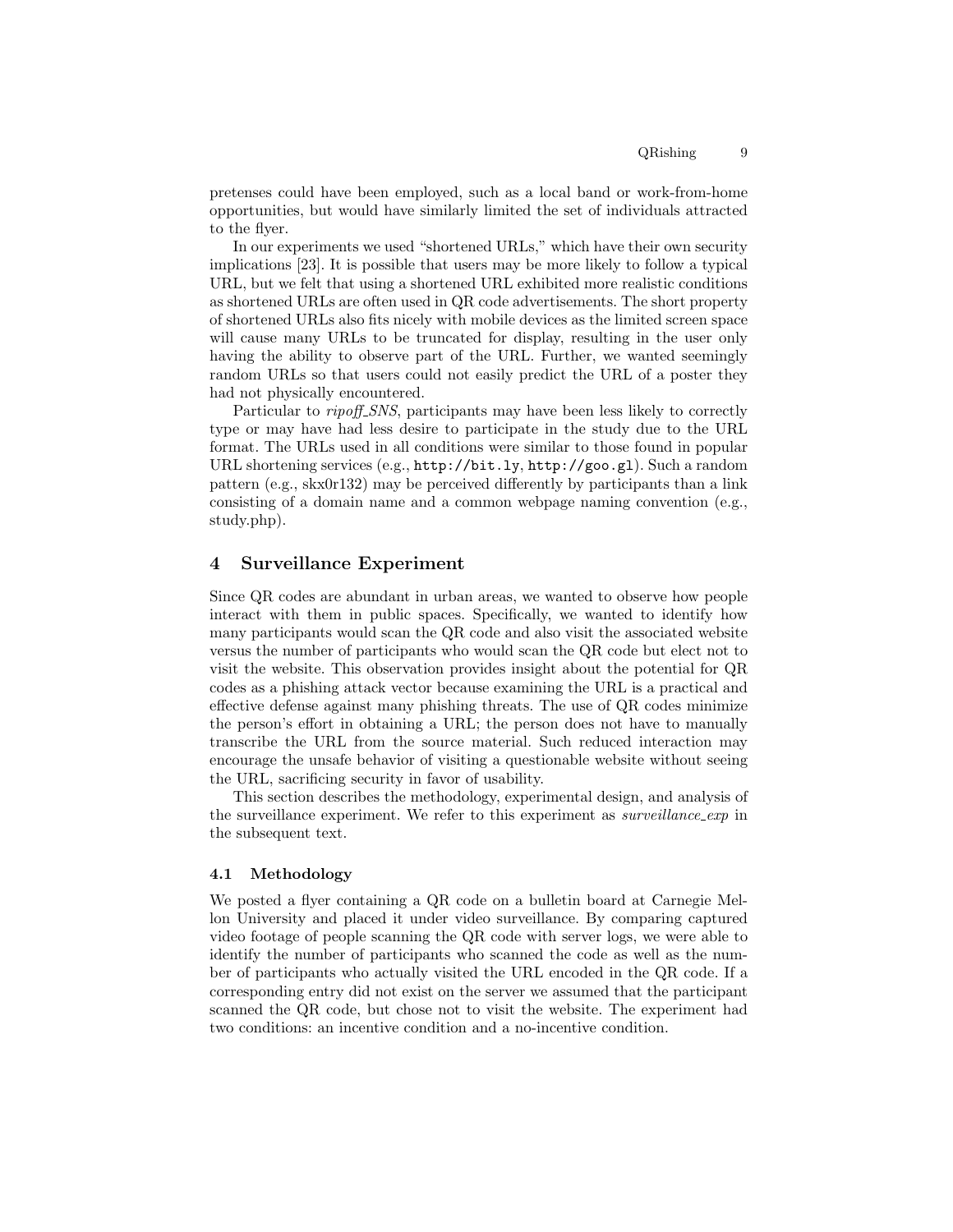- 10 Vidas et al.
	- $-$  surv\_grcode\_only. In the no-incentive case, we collected two weeks of footage using a flyer containing only a QR code, similar to Figure 2(a).
	- $-$  surv\_incentive. Following the incentive case, we collected two additional weeks of footage using a flyer offering the chance to win a \$50 Amazon gift card.

The sequence of events a participant followed in both conditions is as follows. First, a person who walks by the bulletin board noticed our flyer. They became a participant in our study when they entered the field of view of the camera and scanned the QR code. If the participant chose to visit the website (or the reader application automatically opened the link), they were presented with a simple web page that thanked the person for their interest in the study and asked them to take a survey. The person may have selected "continue" to further participate by taking an online survey, selected "cancel" to continue directly to the debrief material, or simply elected to close the browser. Similar to the qrishing exp experiment, participants who reported that they were under the age of 18 received an additional debrief message stating that their data would not be used in the study and that they were not eligible to receive the incentive.

Every time a participant accessed our secure server, we recorded the time of access, the IP address, and user-agent in the web server log. The IP address was used to assess the connection type (e.g., campus Wi-Fi). Participants in surv incentive were asked to provide their email address in order to be notified in the event they won the gift card. Providing an email address was at the sole discretion of participant. Furthermore, we ensured that a participant's email was not correlated with her survey responses.

#### 4.2 Data Capture

We posted a flyer containing a QR code in the Gates Center for Computer Science on CMU's Pittsburgh campus. The flyer was posted on an announcements board located on the main floor of the building, an area which is open to the public and access-controlled only at night. A camera and netbook were mounted above the board to capture the activity of people around the poster. We checked the flyer daily to ensure it was unobstructed and that there were no other QR codes nearby. After some field trials at the site using both Android and iPhone smartphones, we concluded that a 3-by-3 inch QR code would best ensure the participant was within the field of view of the camera.

The netbook was configured to capture data only when motion was detected. The camera recorded four frames per second for as long as there was motion, and for 60 seconds thereafter. Each time a picture was captured, it was immediately processed with an edge-detection algorithm in order to minimize storing more data than required by the experiment and to protect the privacy of the participant. The experiment configuration is depicted in Figure 8.

An example of data captured from one participant's interaction is shown in Figure 9. This figure shows a participant approaching the flyer, photographing the flyer, and leaving the experiment area.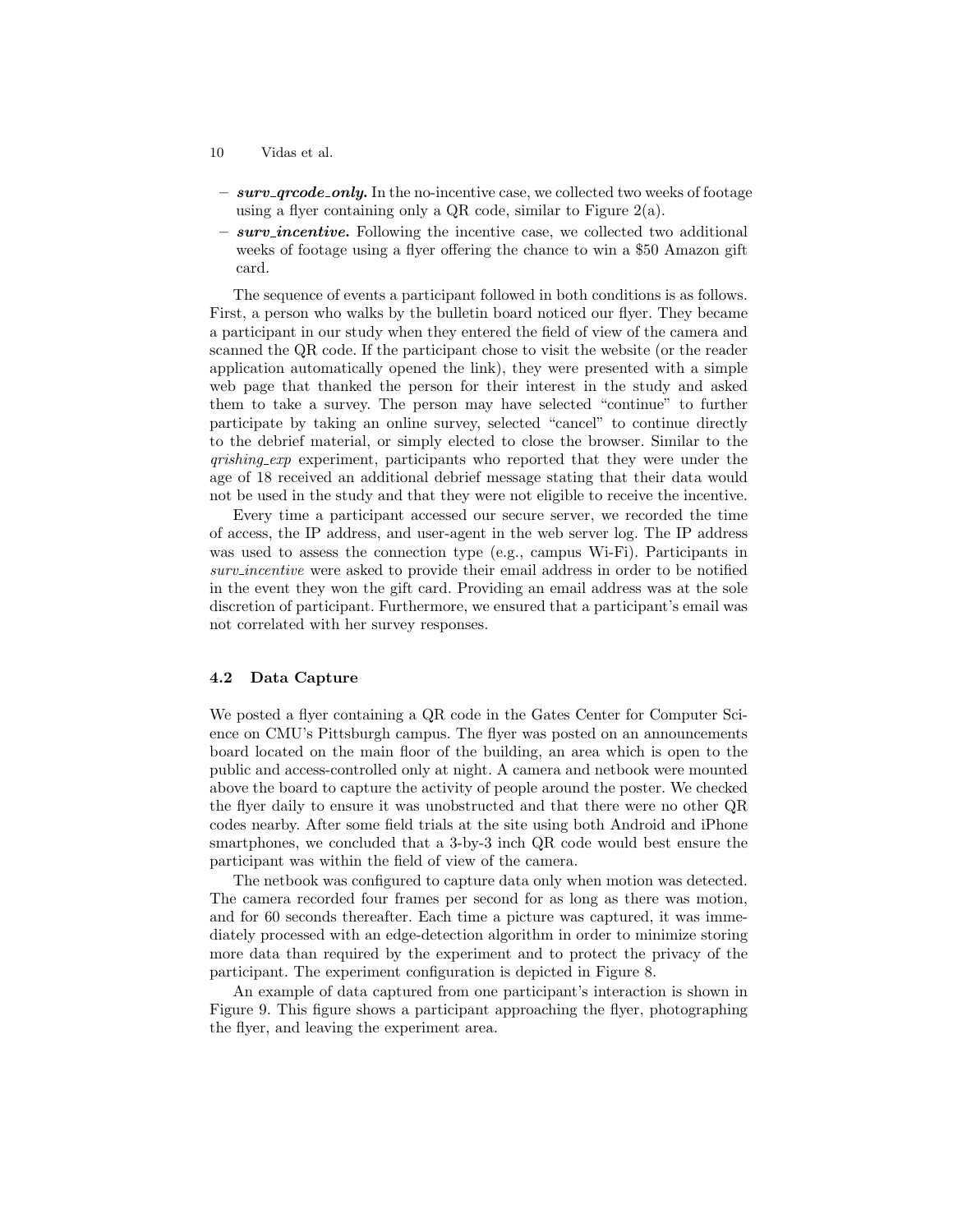

Fig. 8: Surveillance experiment equipment configuration. The camera and netbook are mounted on the area above the announcements board. The box around the person represents the field of view of the camera. (a) shows the setup from the front, facing the board. (b) shows an isometric view from above.



Fig. 9: A participant photographing the flyer posted on the bulletin board at the bottom of each frame. The sequential progression is from left-to-right and topto-bottom. The rectangles that overlay the participant indicate software motion detection. Each frame is processed using an edge-detection algorithm in order to minimize capturing more data than required by the experiment and to protect the privacy of the participant.

#### 4.3 Removing False Positives

Due to the sensitivity of the software motion detection and the communal nature of the experiment site, the vast majority of collected images are not imminently useful. In many cases, passersby will briefly trigger data capture, people will move chairs into the field-of-view or otherwise congregate or loiter. Our flyer was secured at each corner with thumb-tacks, however other flyers may have been secured only at the top leading to some circumstances where activity outside of camera view caused flyers to move. The situation most apt to provide a false positive is when a subject appears to be facing the flyer, but it is not clear if the subject is actually photographing the flyer. By examining such situations in context with time-adjacent images, we are able to identify unrelated activities, such as posting or retrieving a flyer unrelated to our study. Examples of each of these false positives are provided in Figure 10. The captured images provide enough fidelity to accurately determine which should be discarded from analysis.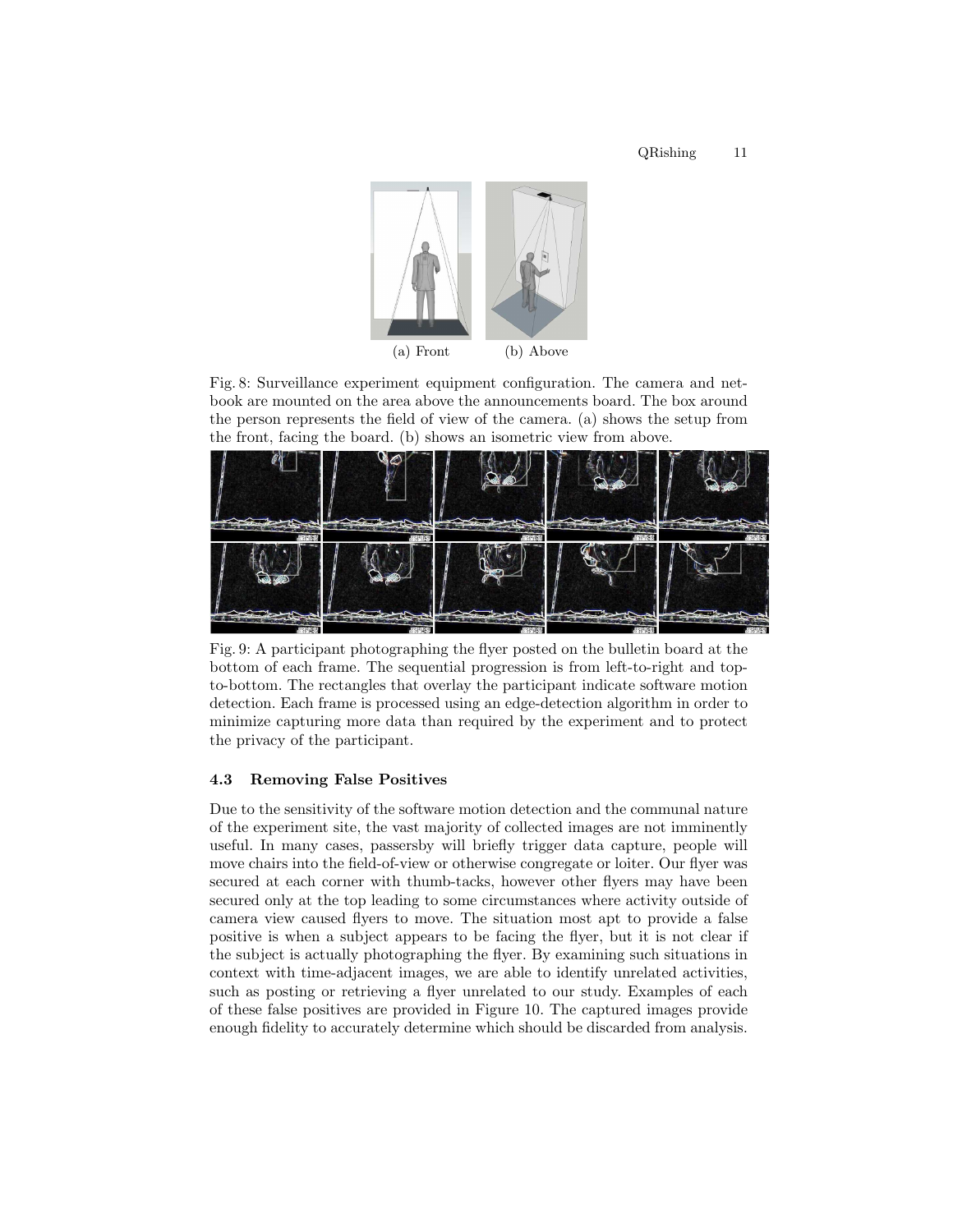

Fig. 10: The communal nature of the experiment site encourages inhabitants to loiter, as seen in (a) where an individual has moved a chair into the experiment area and relaxed. (b) depicts nearby "wind" which occasionally caused nearby flyers to trigger motion detection. From the frame shown in (c), it is difficult to discern if the person in is scanning the flyer or not. However with the additional context of time-adjacent frames, it is obvious that the person is searching for the best location to post a flyer unrelated to the study. The posting, (d), is performed several seconds after (c).

#### 4.4 Results

We collected data for four weeks beginning February 7, 2012, two weeks using the surv qrcode only display (10 participants) followed by two weeks using the surv\_incentive display (two participants). We conducted a follow-on experiment by re-posting surv-grcode-only for two more weeks (six participants) at which point we could no longer use the location. From video analysis we determined that three individuals likely scanned the QR code, but elected not to visit the URL. Of these three individuals, one was from the *surv\_incentive*, one was from the surv-groode-only and one was from the follow-on no incentive condition. In our study 85% (15/18) of people that scanned a QR code proceeded to visit the website, however our results may not be representative of a larger population. Nine participants visited the URL in the *surv\_qrcode\_only* (plus five more in the follow-on), and only one in *surv-incentive*. This ratio suggests that the incentive may not have actually enticed the participants to scan the QR code. Moreover, more people scanned the poster in the follow-on than in *surv\_incentive*, further re-enforcing the tendency to scan the no incentive condition.

Five participants, all in the  $surv\_qrcode\_only$ , started the survey. Of these five, one was under 18 and discarded, another selected "Prefer not to answer" and "Neutral" for every question. The remaining three participants were all students of age 18-24, two male and one female. Of these three, two completed the survey. Interestingly, one answered the question "How often do you scan a QR code?" with "Every time I see one" while the other answered "Rarely." The devices of the nine participants include four iPhones, four Android devices, and one BlackBerry.

#### 4.5 Limitations

This experiment was conducted in a single, on-campus location, limiting results to a single population. The location was in the computer science building, leading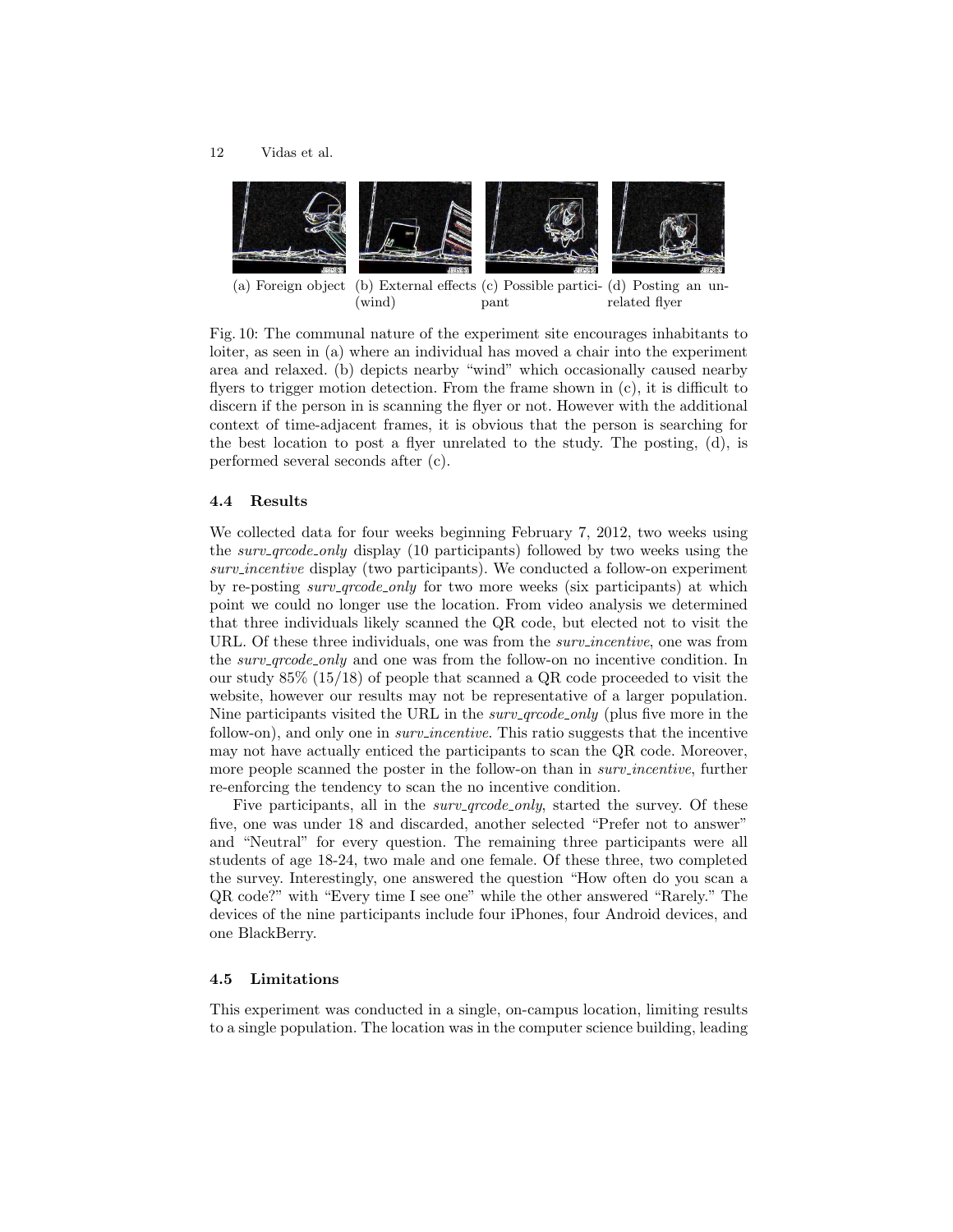to a relatively technologically-sophisticated population. The location was near a primary walking path and near a coffee shop, both of which contribute to a wider demographic, but the single location certainly has population bias. Further, the participant pool may have degraded between conditions, since the same location was used for both conditions. For example, participants may not scan a new poster, anticipating that the new poster is part of the same study.

Another technical limitation was the subjectivity in determining whether a person scanned the QR code. If a correlated entry appeared in the server logs, the person certainly scanned the QR code. However, without the server log entry, we are forced to decide whether the images indicate that a person scanned the QR code. As shown in the results, nearly all (85%) of people who scanned the code also visited the website leaving 15% subject to scrutiny. None-the-less, the analysis is subjective and it is possible that some instances may have been misclassified.

# 5 Security Implications

Unsurprisingly, of the 229 participants we observed, more than 80% (184) used a mobile device in our studies. Contrary to national metrics from around the time of our study showing an Android majority [9] [4], we observed 57% (105) using an Apple iOS device and 38% (69) using an Android based device (the remaining five percent used Blackberry and Windows mobile devices). Given that the majority used either an iOS or Android device, it is also no surprise that of the mobile clients, 96% of browsers are WebKit based. Figure 11 shows user-agent distribution for the measured devices.



Fig. 11: Observed user-agent and mobile vs desktop browser distribution.

At the time of this research, known vulnerabilities and public exploits existed that target the WebKit browser directly [6] [1] or a content handler (such as PDF files [2]) for all Android and iOS devices observed in this study. In order to take advantage of such vulnerabilities, an attacker must persuade the user to visit a web site serving malicious content, possibly using a QR code. A successful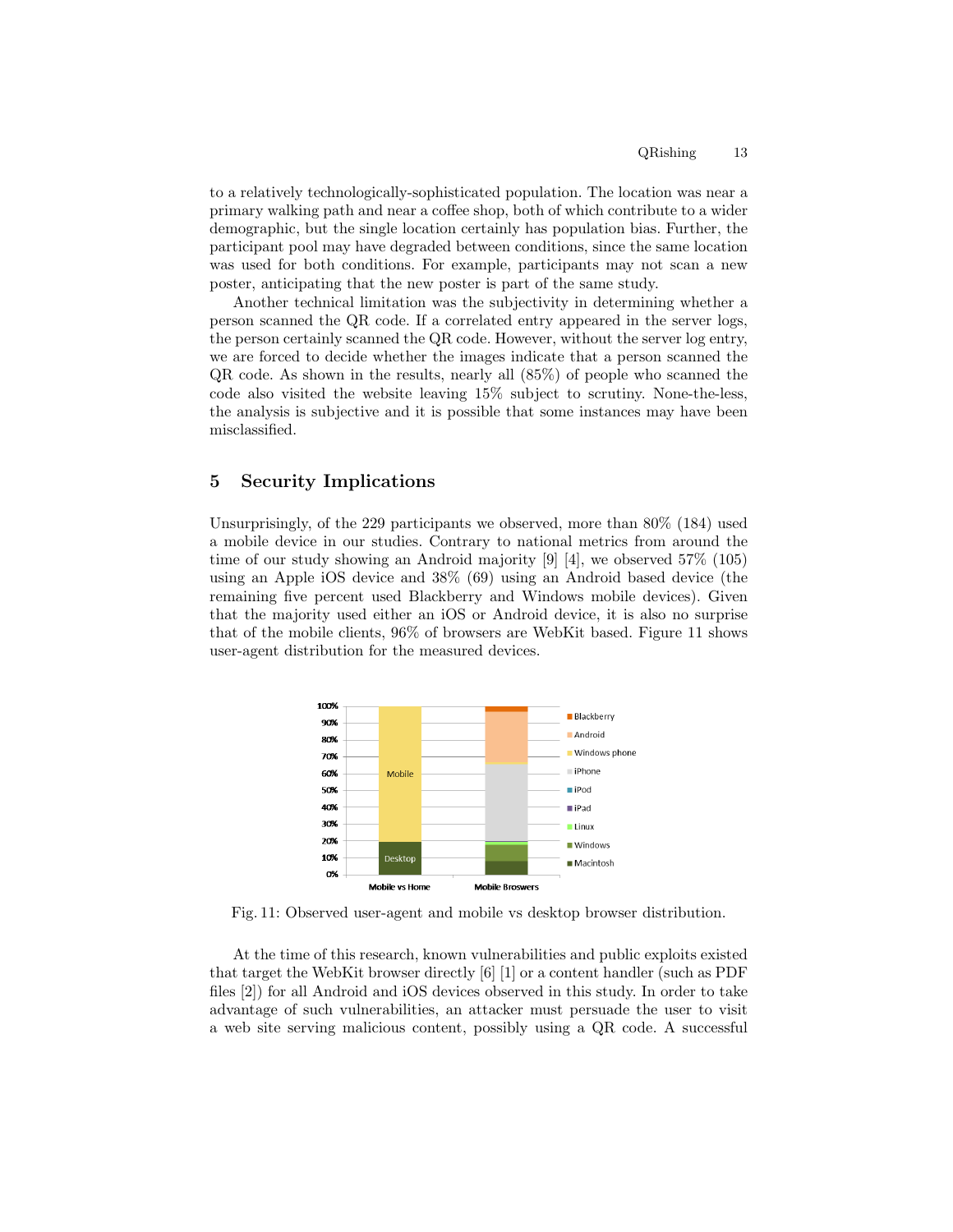attack will result in the attacker having remote access to the same resources as the browser.

In many cases, executing in the same context as the browser may be enough to achieve attack objectives such as reading browser cookies or stealing website passwords. Other attack objectives require more privileged access. This elevated access is often referred to as "rooting" or "jailbreaking" the mobile device. Rooting exploits are often very dependent on the operating system version.

We observed the operating system distribution for iOS and Android devices. The fragmentation present for Android is consistent with what has been reported in the literature and by Google  $[7, 18, 30]$ .<sup>1</sup> We observed nine different iOS versions, but greater than 80% (89) of iOS devices were running the most recent, 5.0.1. In Android we observed 11 different iOS versions, and no single version was present on more than 30% of devices. The two versions with the highest percentage of devices were  $2.3.3(18\%)$  and  $2.3.4(27\%)$ , neither of which were the most current software within an Android branch at the time of the study (in this case 2.3.7). Rooting exploits not requiring physical device access were publicly available at the time [13] [3] for 83% (59) of Android and 17% (19) of iOS devices we observed.

Compared to the actions required from an unscrupulous attacker, conducting our study demanded significantly more effort. For example, we spent considerable time ensuring that flyers at all locations were available. Since each location required a unique flyer, we tracked which specific flyers were posted so that the distribution of conditions and specific URLs were maintained throughout the experiment. Similarly, our exposure was limited to locations where we were ethically and legally permitted to post QR codes. A would-be attacker does not have such problems, permitting the attacker to expend significantly less time and receive significantly more exposure when compared to this study. For this reason, our findings should be considered an extreme lower bound on the susceptibility of QRishing.

In many cases QRishing would be conducted physically, meaning that an attacker would have to find some way to post QR codes where a user might approach and scan the code. The physical format of QRishing could be realized in many forms: full posters, sticker overlays, etc. In our study we simply posted disingenuous flyers. When compared to digital forms of phishing, such as email, the cost of performing a QRishing attack is likely comparatively high. The cost of printing QR codes is negligible, but it takes time to post them and other risks, such as being physically caught placing a malicious QR code, represent considerable potential cost. On the other hand, an attacker, unbound by legal and ethical issues, can place QR codes in a wider range of places than we were permitted.

Mobile browsers are largely not employing technical controls that have been available in desktop browsers for some time. For instance, technical controls may be used to assist the user in making security-conscious decisions. Some reader applications already display the QR code content prior to performing an action,

<sup>&</sup>lt;sup>1</sup> Google's self-reported numbers [7] are grouped less precisely than ours. But when we group ours accordingly, they align closely.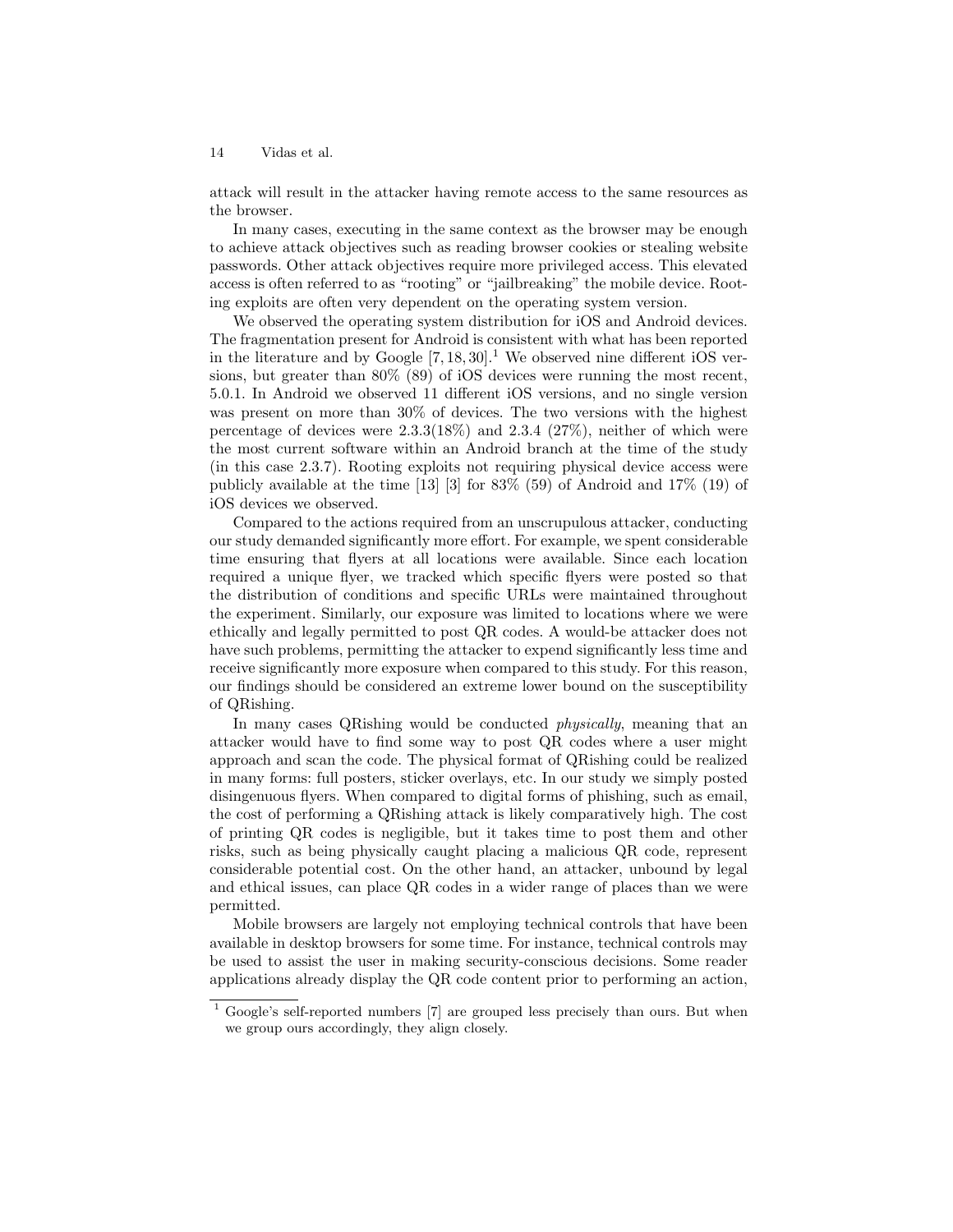such as visiting a website. While this simple action requires the user to "click one more button," the opportunity to at least assess the potential for a questionable domain is beneficial. This could be augmented with security-specific controls that are already ubiquitous in desktop browsers such as comparing the scanned URL to a blacklist or some other "safe browsing" technology.

Security indicators for valid certificates and SSL/TLS connections are widely adopted by desktop-browser vendors and allow consumers to assess the security of their communications over the web. However, the deployment of technical controls and security indicators to mobile browsers is complicated by the relatively small screen real estate for handheld devices. In an empirical study of ten mobile browsers and two tablet browsers, Amrutkar et al. find that many of the World Wide Web Consortium's (W3C) guidelines for security indicators in web user interfaces are not implemented on mobile browsers and that there is little consistency among mobile browsers that do implement security indicators [10].

Another technological control specific to smartphones is to enable timely application of security updates to mobile browsers and core device software. Feature updates could be separated from security updates. The separation would allow security updates to be applied quickly and independently of feature updates, allowing economic motivations to drive the release (or not) of feature updates. This control does not specifically address the threat of QR codes, but can mitigate the subsequent threats posted by the malicious websites. Similarly, if the browser was a self-contained component, similar to other mobile applications, it could be updated independent of the core software of the device. In this light, alternative browsers such as Firefox mobile, provide a method to use an updated browser on old devices where system software is no longer updated.

#### 6 Conclusion

We presented two experiments demonstrating that QR codes are a viable method for conducting phishing attacks. We posted QR code posters across 139 different locations and found that 225 individuals scanned at least one poster over a fourweek period. Overall, 61% of the disingenuous posters were scanned by at least one person.

Most users (75%) scanned the QR code out of curiosity or for fun. Comparatively, very few scanned in order to solicit more information about the context surrounding the QR code. The results of our surveillance experiment indicate that most users who scan a QR code will subsequently visit the related URL, even if the domain is unfamiliar and uses "URL shortener" style URLs. Providing security controls that already exist in desktop browsers to mobile browsers may foster safer behavior than what we observed in this study.

While a QRishing attack likely requires more resources than a typical email oriented phishing attack, the cost of conducting a QRishing attack is negligible. However, indirect costs, such as physically being caught, present considerable additional risk over traditional phishing mechanisms. None-the-less, if the attacker wishes to target a particular audience, such as smartphone users, QRishing may be a viable option. The ease with which such an attack can be mounted against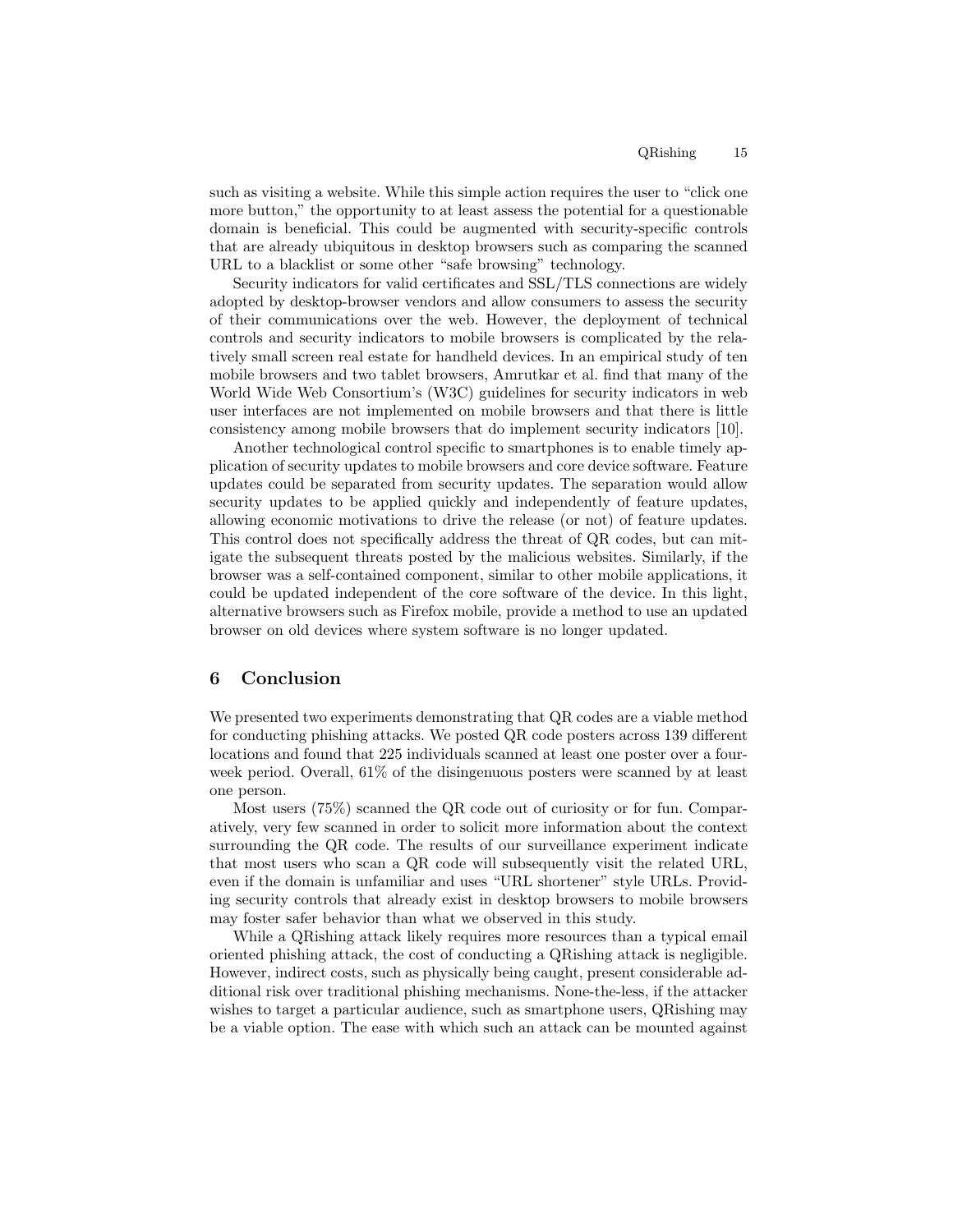current smartphones is particularly concerning given the long patching cycle and potential for an attacker to gain elevated privileges on the device. With or without the security-specific controls, user awareness of new threats like QRishing will be critical as mobile devices become increasingly popular.

#### References

- 1. About the security content of iOS 4.3. http://support.apple.com/kb/HT4564, Mar. 2011.
- 2. About the security content of iOS 5.0.1. http://support.apple.com/kb/HT5052, Nov. 2011.
- 3. CVE-2011-3874 libsysutils rooting vulnerability (zergRush). http://code. google.com/p/android/issues/detail?id=21681, Nov. 2011.
- 4. Generation app: 62% of mobile users 25-34 own smartphones. http://blog. nielsen.com/, Nov. 2011.
- 5. The Male vs. Female Debate Goes Mobile. http://blog.compete.com, Nov. 2011.
- 6. Android bug opens devices to outside control: experts. http://www.reuters.com/ article/2012/02/24/us-google-android-security-idUSTRE81N1T120120224, Feb. 2012.
- 7. Android Developer Guide: Platform Versions (Feb 1, 2012). http://developer. android.com, Feb. 2012.
- 8. Cisco Visual Networking Index: Global Mobile Data Traffic Forecast Update 20112016. White Paper: http://www.cisco.com/en/US/solutions/collateral/ ns341/ns525/ns537/ns705/ns827/white\_paper\_c11-520862.html, Feb. 2012.
- 9. comScore Reports December 2011 U.S. Mobile Subscriber Market Share. http://www.comscore.com/Press\_Events/Press\_Releases/2012/2/comScore\_ Reports\_December\_2011\_U.S.\_Mobile\_Subscriber\_Market\_Share, Feb. 2012.
- 10. C. Amrutkar, P. Traynor, and P. C. van Oorschot. An Empirical Evaluation of Security Indicators in Mobile Web Browsers. Technical Report GT-CS-11-10, Georgia Institute of Technology, 2011.
- 11. L. Borrett. Beware of Malicious QR Codes. http://www.abc.net.au/technology/ articles/2011/06/08/3238443.htm, June 2011.
- 12. U. C. Bureau. Pittsburgh census map. http://www.city.pittsburgh.pa.us/cp/ html/census\_map.html, 2000.
- 13. chpwn, MuscleNerd, and chronicdevteam. iOS Jailbreaking Website. http:// jailbrea.kr/.
- 14. R. Dhamija and J. Tygar. The battle against phishing: Dynamic security skins. In Proceedings of SOUPS 2005, pages 77–88. ACM, 2005.
- 15. R. Dhamija, J. Tygar, and M. Hearst. Why phishing works. In SIGCHI conference on Human Factors in computing systems, pages 581–590. ACM, 2006.
- 16. J. Downs, M. Holbrook, and L. Cranor. Decision Strategies and Susceptibility to Phishing. In Proceedings of SOUPS 2006, pages 79–90. ACM, 2006.
- 17. S. Egelman, L. Cranor, and J. Hong. You've been warned: an empirical study of the effectiveness of web browser phishing warnings. In SIGCHI conference on Human factors in computing systems, pages 1065–1074. ACM, 2008.
- 18. A. Gahran. Why 'Android fragmentation' isn't so bad. http://www.cnn.com/ 2012/02/17/tech/mobile/android-fragmentation-gahran/, Feb. 2012.
- 19. J. Han, E. Owusu, T.-L. Nguyen, A. Perrig, and J. Zhang. ACComplice: Location Inference using Accelerometers on Smartphones. In Proceedings of the 4th COMSNETS, Jan. 2012.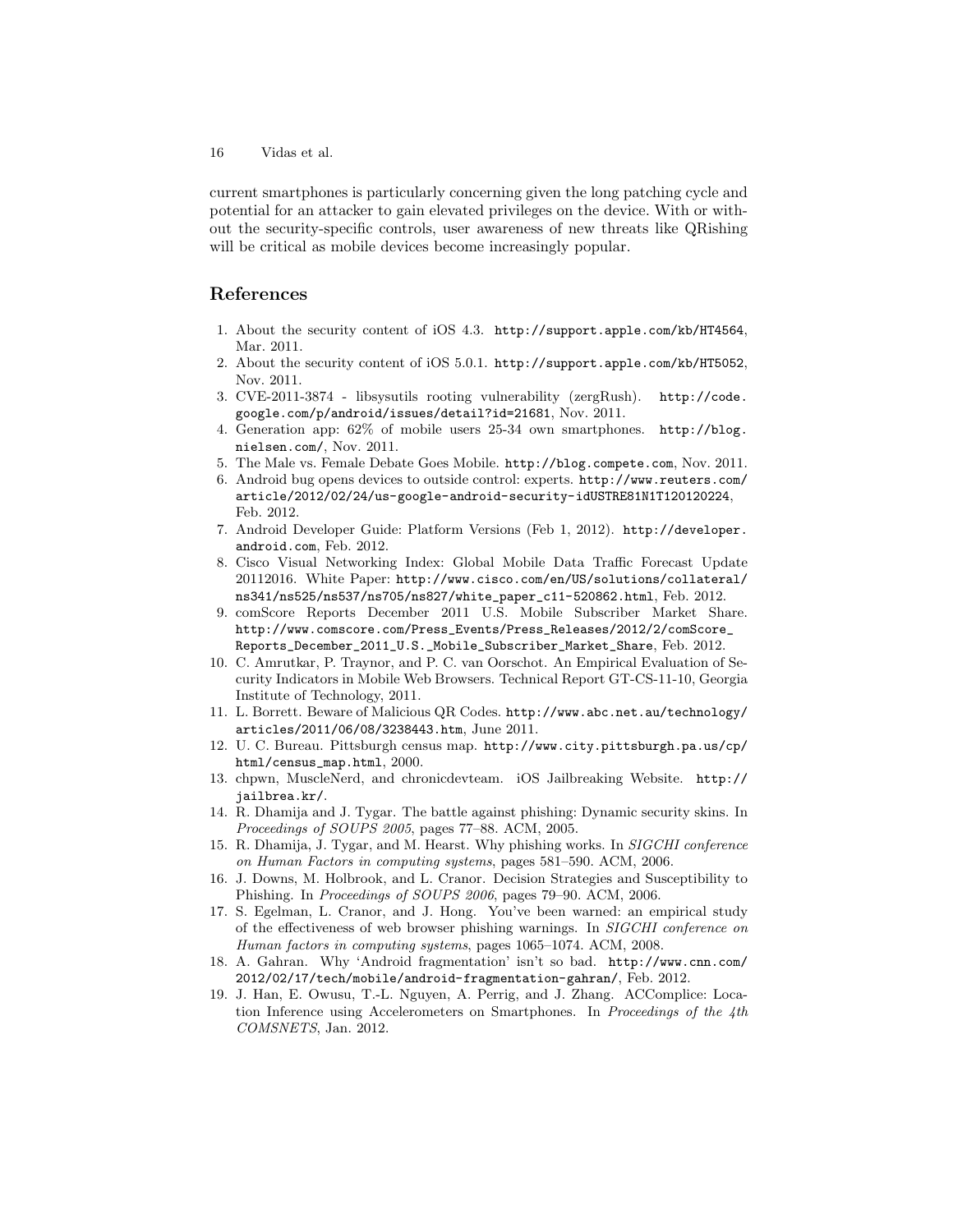- 20. M. Hara, M. Watabe, T. Nojiri, T. Nagaya, and Y. Uchiyama. Optically readable two-dimensional code and method and apparatus using the same, Mar. 10 1998. US Patent 5,726,435.
- 21. P. Kumaraguru, S. Sheng, A. Acquisti, L. Cranor, and J. Hong. Teaching Johnny not to fall for phish. ACM Transactions on Internet Technology, 10(2):7, 2010.
- 22. T. Moore and B. Edelman. Measuring the perpetrators and funders of typosquatting. Financial Cryptography and Data Security, pages 175–191, 2010.
- 23. A. Neumann, J. Barnickel, and U. Meyer. Security and privacy implications of url shortening services. In Proceedings of the Workshop on Web 2.0 Security and Privacy, 2010.
- 24. R. Newman. Consumer Alert: QR Code Safety. Better Business Bureau. http://sandiego.bbb.org/article/consumer-alert-qr-code-safety-28037, June 2011.
- 25. Office of Institutional Research and Analysis. Carnegie mellon factbook. http://www.cmu.edu/ira/factbook/pdf/facts2012/ entire-fb-for-web-as-of-3-1-121.pdf, Feb. 2012.
- 26. S. Radwanick. 14 Million Americans Scanned QR Codes on their Mobile Phones in june 2011. http://www.comscore.com, Aug. 2011.
- 27. S. Sheng, B. Magnien, P. Kumaraguru, A. Acquisti, L. Cranor, J. Hong, and E. Nunge. Anti-phishing phil: The design and evaluation of a game that teaches people not to fall for phish. In Proceedings of SOUPS 2007. ACM, 2007.
- 28. C. Tamir. AVG (AU/NZ) Cautions: Beware of Malicious QR Codes. PCWorld. https://appsec-labs.com/blog/tag/qrcode, June 2011.
- 29. D. M. Todd. Security expert warns smartphone users of the risks in scanning cybercoding. http://www.post-gazette.com. Accessed, June 2012.
- 30. T. Vidas, D. Votipka, and N. Christin. All your droid are belong to us: A survey of current android attacks. In Proceedings of the 5th USENIX WOOT, pages 10–10. USENIX Association, 2011.
- 31. P. Wagenseil. Anti-anonymous hacker threatens to expose them. http://www. msnbc.msn.com. Accessed, Mar. 2012.
- 32. Y. Zhang, J. Hong, and L. Cranor. Cantina: a content-based approach to detecting phishing web sites. In Proceedings of the 16th international conference on World Wide Web, pages 639–648. ACM, 2007.